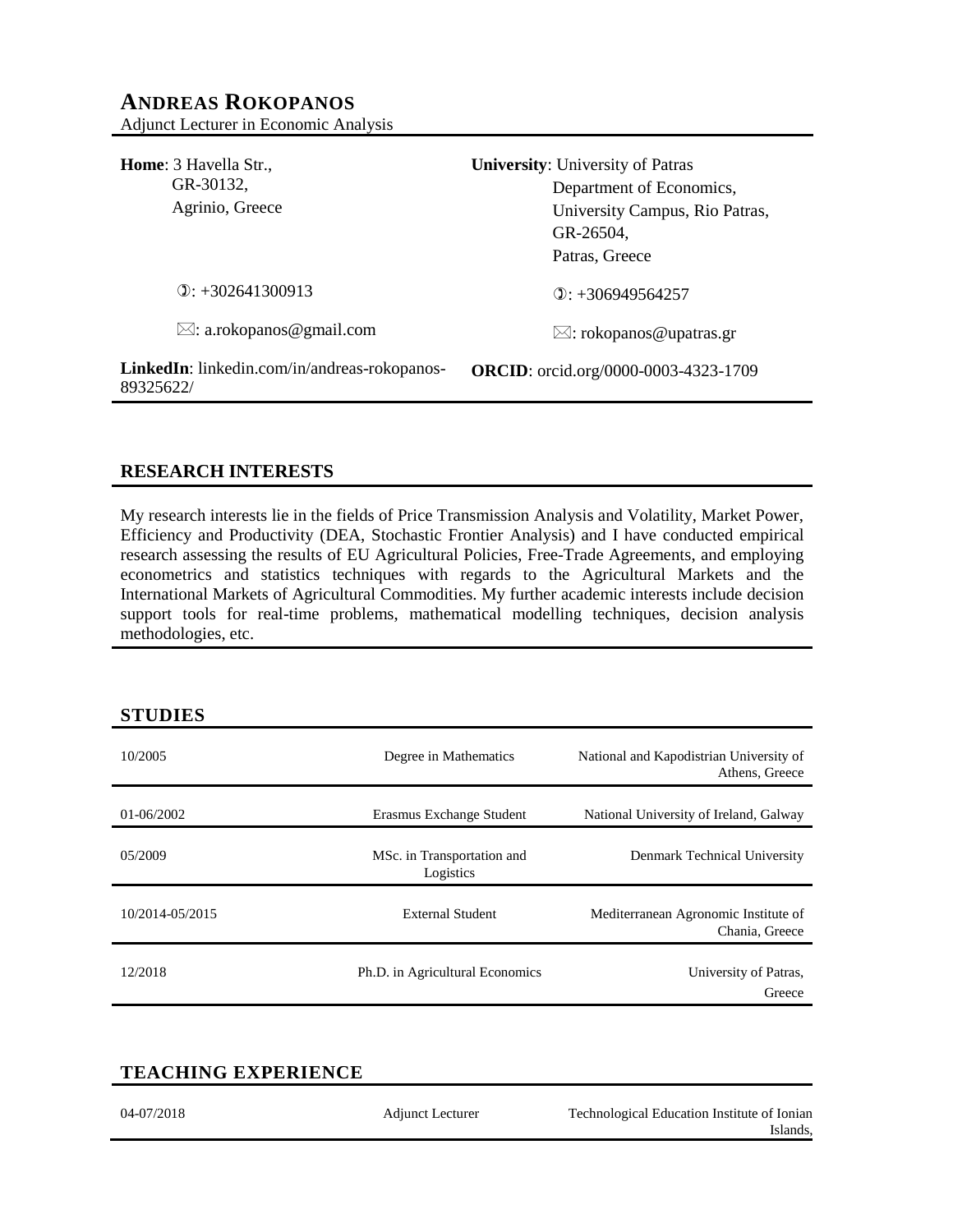| 04-07/2019      | <b>Courses:</b><br>Econometrics,<br><b>Financial Mathematics</b><br><b>Adjunct Lecturer</b><br><b>Courses:</b><br>Microeconomics II,<br>Introduction to Economics II | Department of Business Administration,<br>Lefkada<br>University of Patras,<br>Department of Economics,<br>Patras |
|-----------------|----------------------------------------------------------------------------------------------------------------------------------------------------------------------|------------------------------------------------------------------------------------------------------------------|
| 03-06/2019      | <b>Adjunct Lecturer</b><br><b>Courses:</b><br><b>Business Statistics</b>                                                                                             | Technological Education Institute of Western<br>Greece.<br>Department of Business Administration,<br>Messolonghi |
| 10/2019-09/2021 | <b>Adjunct Lecturer</b><br><b>Courses:</b><br>Operations research,<br>Financial Mathematics,<br>Quantitative Methods in<br>Decision Analysis                         | Agricultural University of Athens,<br>Department of Logistics,<br>Thiva                                          |
| 10/2021-Present | <b>Adjunct Lecturer</b><br><b>Courses:</b><br>Introduction to Economics I,<br>Agricultural Policy,<br><b>Economic Geography</b>                                      | University of Patras,<br>Department of Economics,<br>Patras                                                      |

# **PUBLICATIONS**

**1**. Rezitis, A.N. and Rokopanos, A., (2018). "Asymmetric Price Transmission along the European Food Supply Chain and the CAP Health Check: a Panel Vector Error Correction Approach", *Journal of Agricultural and Food Industrial Organization* 17 (2), DOI: 10.1515/jafio-2018-0002 (ABS Rating 1)

**2**. Rezitis, A.N. and Rokopanos, A., (2019). "Impact of trade liberalization on dairy market price co-movements between the EU, Oceania and the United States", *Australian Journal of Agricultural and Resource Economics* 63 (3), DOI: 10.1111/1467-8489.12320 (ABS Rating 2)

**3**. Rezitis, A.N. and Rokopanos, A., (2021). "The impact of the CAP Health Check on the price relations of the EU food supply chain: a dynamic panel data cointegration analysis", *International Journal of Computational Economics and Econometrics* 11 (3). DOI: 10.1504/IJCEE.2021.116389 (ABS Rating 1)

**4**. Rezitis, A.N., Rokopanos, A. and Tsionas, M., (2021). "Investigating dynamic price comovements in the international milk market using copulas: The role of free trade agreements" *Economic Modelling* 95, DOI: 10.1016/j.econmod.2020.12.016 (ABS Rating 2)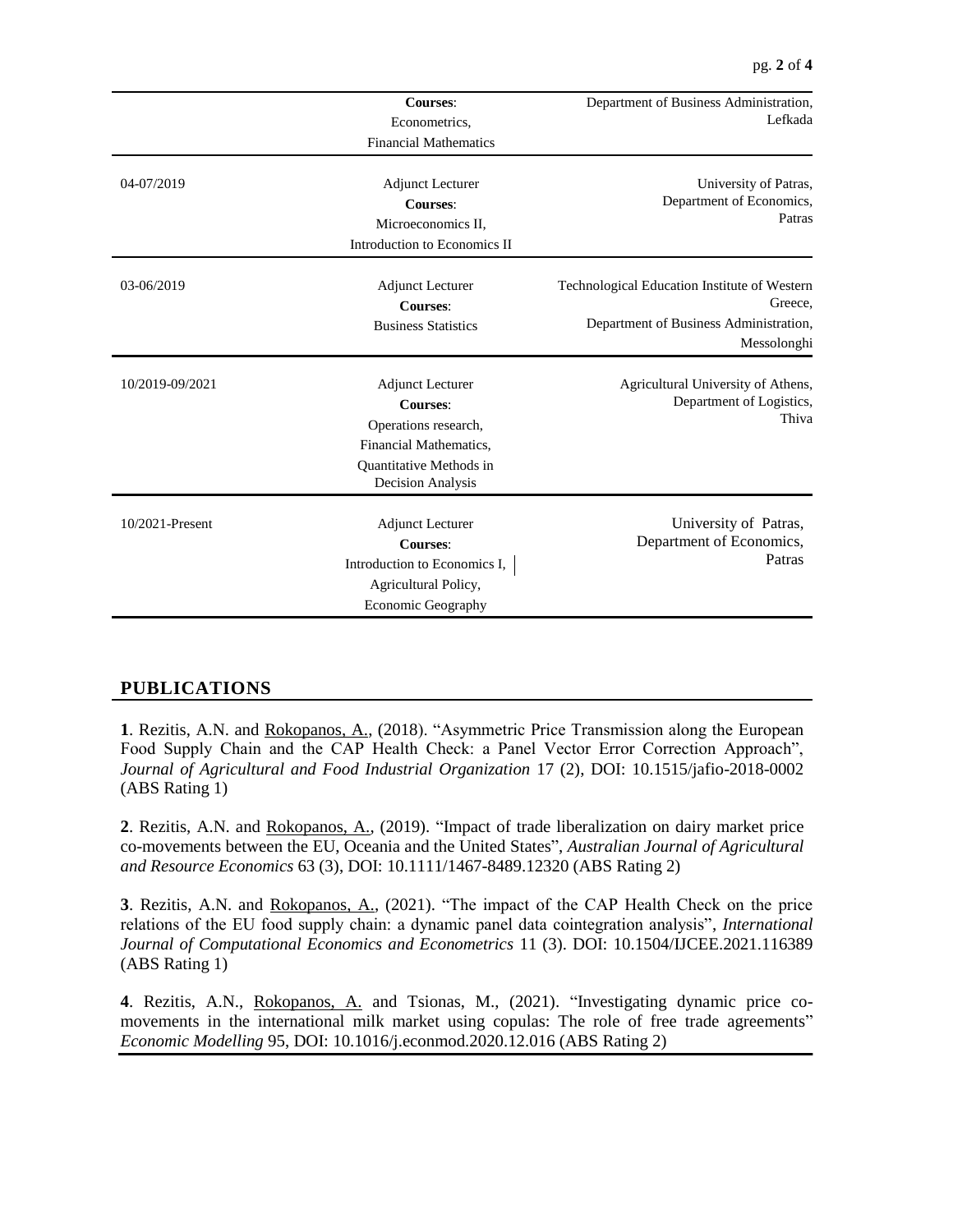## **CONFERENCES**

#### **International**

**1**. Rezitis, A.N. and Rokopanos, A., (2016). "Price relations along the EU food supply chains: a panel cointegration analysis", 158<sup>th</sup> EAAE Seminar, Euro-Mediterranean Cooperation in Sustainable Agriculture and Food Security: Policies, Sustainability, Marketing and Trade, 08-09 September 2016, CIHEAM-MAICh, Chania, Crete, Greece

**2**. Rokopanos, A. and Rezitis, A.N., (2018). "Asymmetry among the EU, Oceania and the US Dairy Markets: Evidence from an R-vine Copula Approach", 14<sup>th</sup> Biennial Athenian Policy Forum Conference 2018, CONTEMPORARY ECONOMIC, FINANCIAL, BUSINESS AND POLICY ISSUES, 06-08 July 2018, University of Piraeus, Greece

**3**. Rokopanos, A., Bersimis, F., Lallos, C. and Shamel, G., "Co-movement of prices in the European wine markets: An R-Vine copula approach", International Conference on Business and Economics of the Hellenic Open University 2021, 07-08/05/2021.

#### **National**

**1**. Rokopanos A., Pachis D. and Kontogeorgos A., (2019). "Integration in the Balkan region: Evidence from time-varying copulas", 17th Special Conference of E.E.E.E. and 13<sup>th</sup> Meeting on Multi-Criteria Decision Analysis, Multi-Criteria Decision Making in the Primary and Secondary Sector, 04-06 April 2019, ΤΕΙ of Central Macedonia, Serres, Greece

## **UNDERGOING PROJECTS**

**1.** Tsami, E. and Rokopanos, A., "Teaching Mathematics and Statistics using IT-based methods and tools in the COVID-19 era"

**2.** Tsami, E, Kouloumpou, D. and Rokopanos, A. "The gender gap in statistics courses: A contemporary view on a statistics department", accepted for presentation at the  $16<sup>th</sup>$  International Conference of the Mathematics Education for the Future Project *Building on the Past to Prepare for the Future*, 08-13 August 2022, King's College, Cambridge University, UK

**3.** Rokopanos, A., Bersimis, F., Lallos, C. and Schamel, G. "Status dynamics within the Old World markets: The role of the 2013 CAP reform"

**4.** Rokopanos, A. and Bersimis, F., "Calculation of weights in the Analytic Hierarchy Process"

## **MONOGRAPHS**

**1.** Rokopanos, A., (2009). "Dynamic vehicle routing problems with time windows", M.Sc. Dissertation, Denmark Technical University, Denmark

**2.** Rokopanos, A., (2018). "Empirical applications of price transmission in international agri-food supply chains". Ph.D. Dissertation, University of Patras, Greece